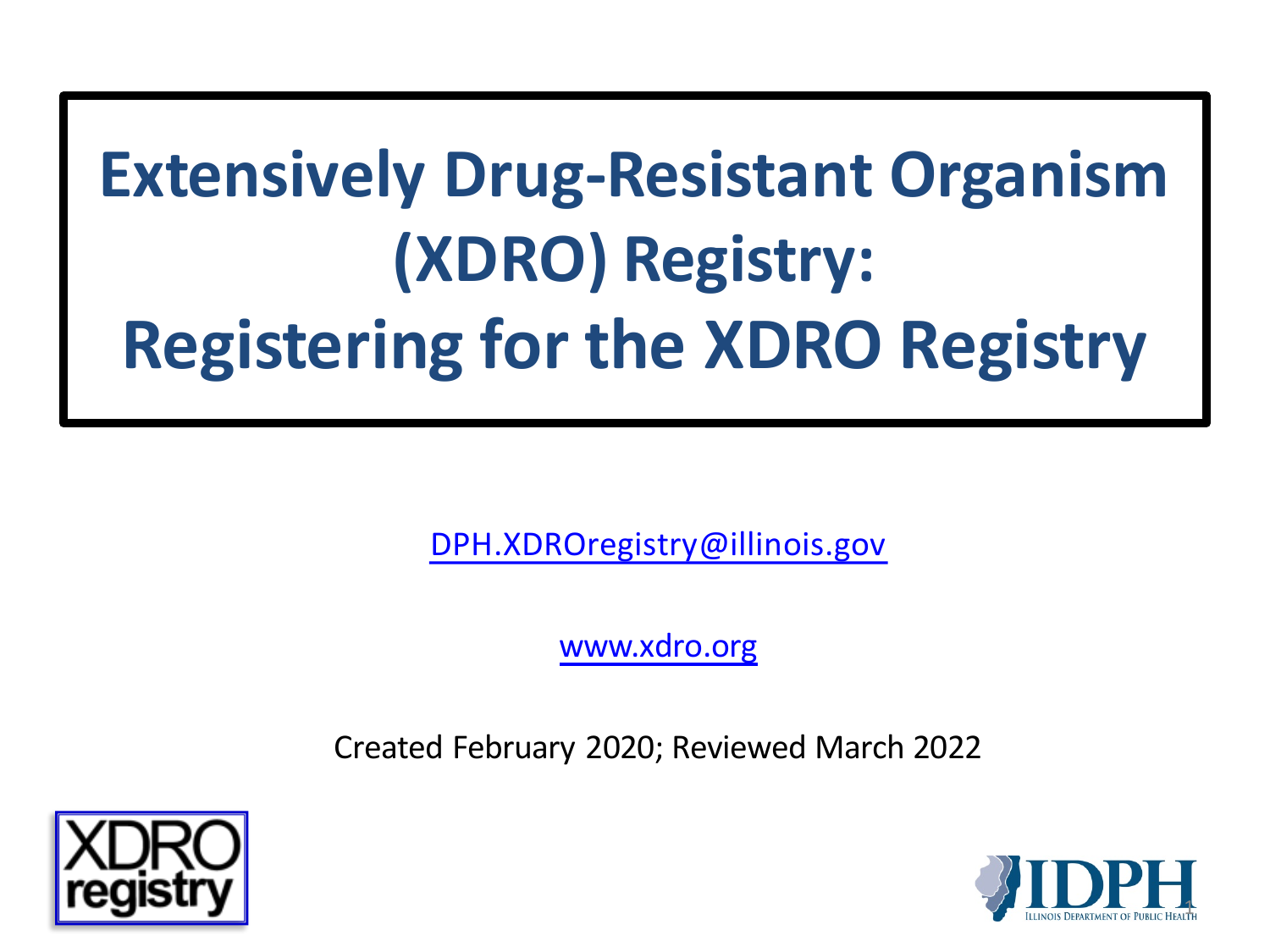# **Who can register for access to the registry?**

• Healthcare facility and laboratory providers in Illinois may register for access. They will need to go through the Illinois Department of Public Health's security process and be authorized by their facility's portal registration authority (PRA).

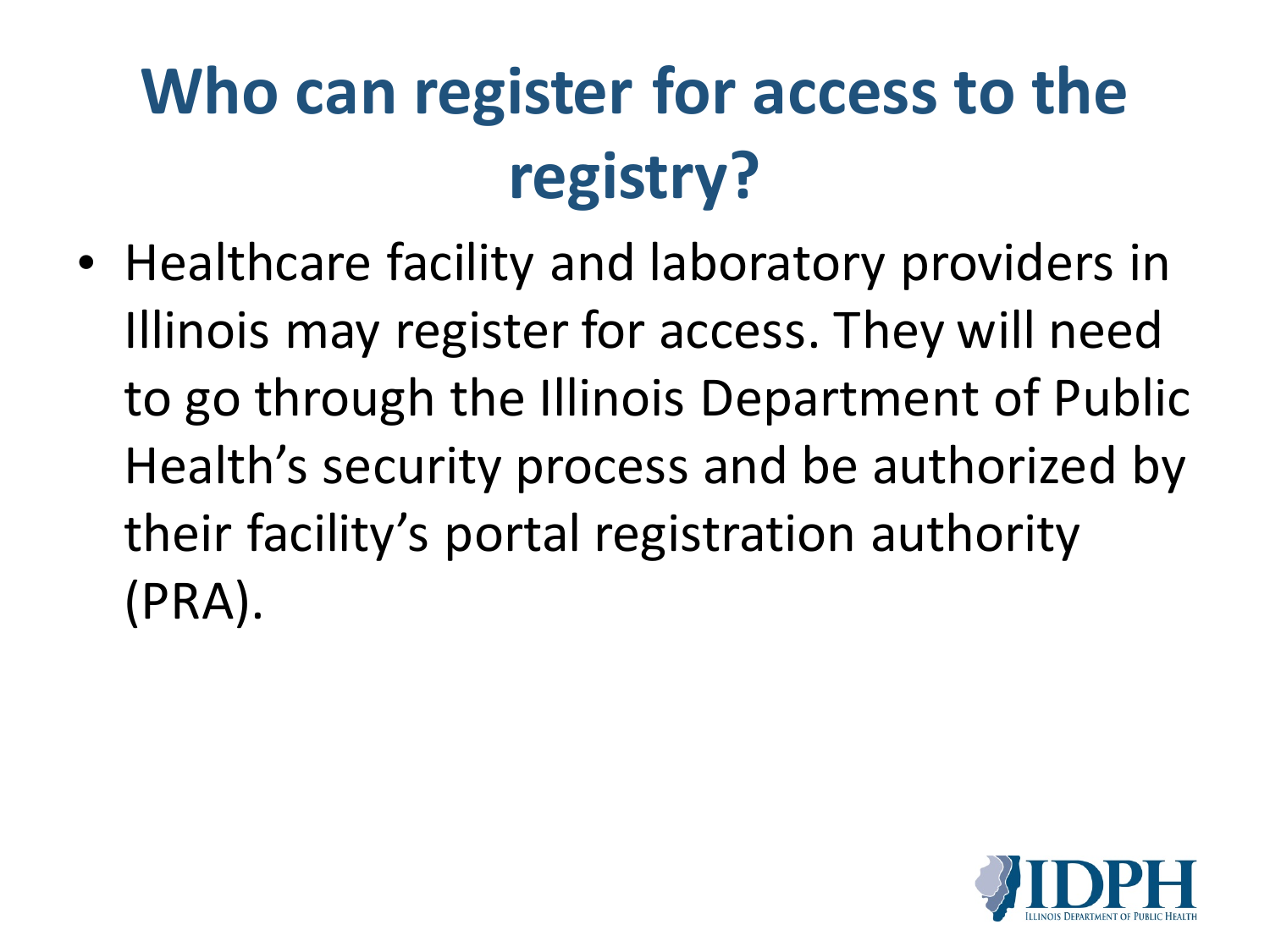# **Registry Access**

- Existing Illinois-National Electronic Disease Surveillance System (INEDSS) users are automatically granted access to the XDRO Registry
- Those who do not have access to INEDSS but need access to the XDRO Registry are required to apply for an Illinois Department of Public Health Web Portal Account

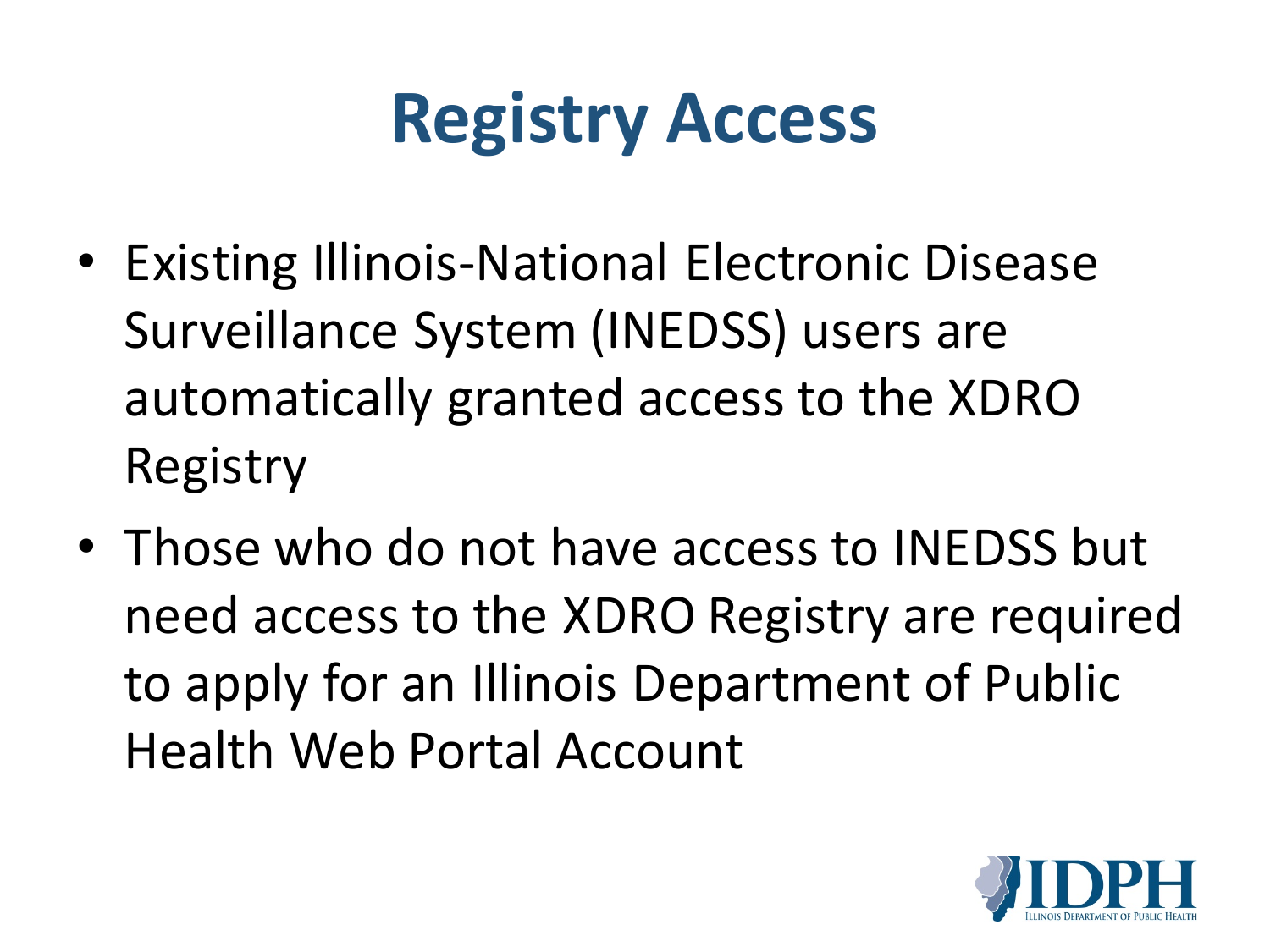# **Requesting an IDPH Web Portal Account**

**Apply for access at:<http://portalhome.dph.illinois.gov/>**

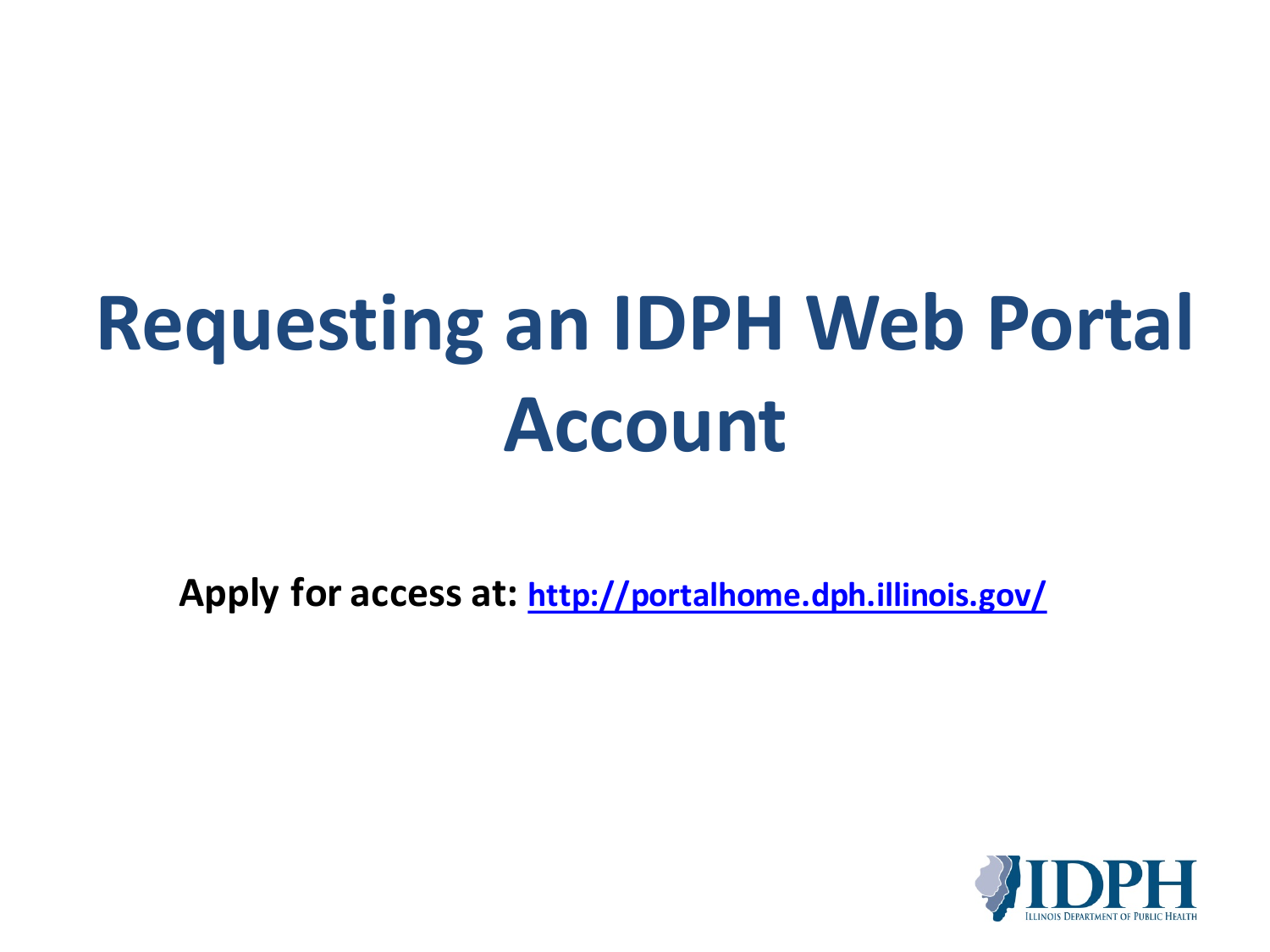## **Request an IDPH Web Portal Account**

## Apply for access at: http://portalhome.dph.illinois.gov/



**Illinois Department of Public Health Health Alert Network Web Portal** 

## **Welcome to the IDPH Web Portal**

### From here, you can:

- . Find all your public health related information at one secure site.
- . Join online communities to share files, discussions, calendars and more.
- Access Web-based applications.

Requirements: To access the IDPH Web Portal, users must be running Internet Explorer 9.0 or higher. Some portal applications may not function properly with other browsers such as Mozilla Firefox.

Current Users: click here to access the portal: DPH Portal Login

## **PASSWORDS:**

If you want to reset your password without calling the IDPH Helpdesk or the State of Illinois DoIT Customer Service Center, please take a few moments to register by going to:

### https://imreg.illinois.gov

. In order to utilize this solution, you must have an email address that is individual to you only, no shareable email addresses are allowable.

To RESET your Password (Must be registered):

https://imreset.illinois.gov to reset your password

• You must enter username as idph\username

### I need to...

Register for a Portal Account

For Technical Support issues (anything except Password Resets), please contact the DoIT Customer Service Center (CSC) at the appropriate number listed below.

- Springfield: 217-524-DOIT (217-524-3648)
- Chicago: 312-814-DOIT (312-814-3648)

## Technical Support Week Days (8A-5P, Monday-Friday)

Contact the IDPH Helpdesk at 866-220-5247 or via email at DPH.Helpdesk@illinois.gov for Portal access and web-based application support. Please include your name, phone number, and specific application name, detail of the issue and error messages, if any, in your description of the problem within the email message to ensure efficient resolution.

All other Times, contact the Customer Service Center at the appropriate Springfield or Chicago number listed above or send an email to DoIT.Helpdesk@Illinois.gov.

- . No password resets will be conducted over the telephone by DoIT CSC staff.
- . Please include your name, phone number, and specific application name, detail of the issue and error messages, if any, in your description of the problem within the email message to ensure efficient resolution.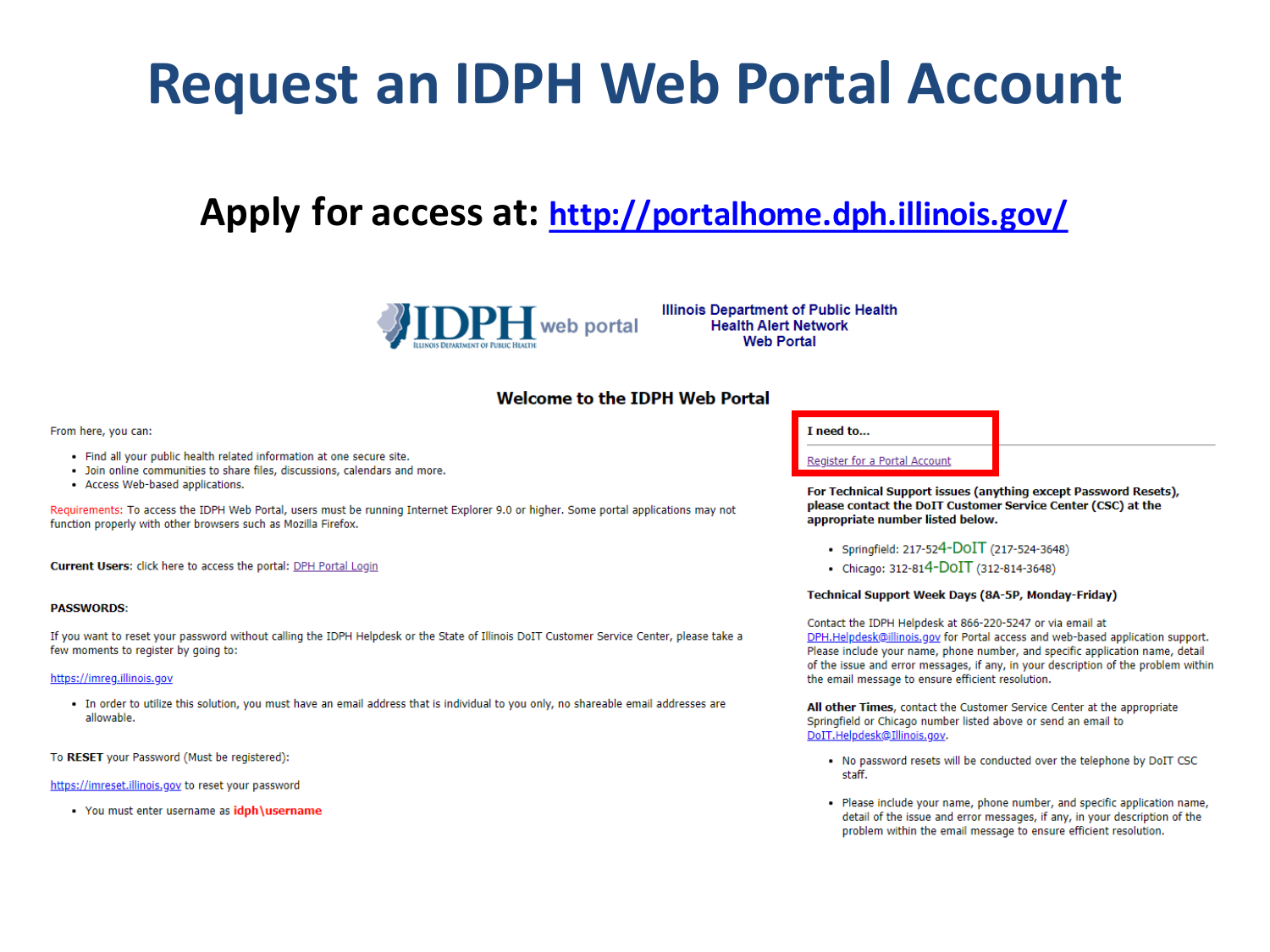## **Request an IDPH Web Portal Account**



**Illinois Department of Public Health Health Alert Network (HAN) User Registration** 

**Web Portal User Agreement** 

USER MUST READ THIS WEB PORTAL USER AGREEMENT BEFORE APPLYING FOR, ACCEPTING, OR USING A USER ACCOUNT TO ACCESS THE ILLINOIS DEPARTMENT OF PUBLIC HEALTH (IDPH) WEB PORTAL. IF THE USER DOES NOT AGREE TO THE TERMS AND CONDIT AN ACCOUNT WILL NOT BE ISSUED IN HIS/HER NAME.

This Agreement will become effective on the date the facility employee (User) submits the user registration application form to the designated Portal Registration Authority (PRA) at his/her Facility. By submitting the regi

#### The Web Portal User agrees to:

1. Make true representation regarding information to be used in his/her profile for identification and authentication purposes;

- 2. Upon issuance of a Web Portal User account, the applicant as the user will review the associated profile to ensure that all user information included is accurate;
- 3. Make use of the portal resources solely for legal and authorized State and Public Health business, consistent with applicable local, state and federal laws, mandates and regulations; 4. Take reasonable precautions to prevent any compromise, modification, loss, disclosure, or unauthorized use of his/her user account and associated privileges:
- s. Protect his/her associated user password by following the required quidelines for password definition and maintenance:
- 6. Immediately inform the Portal Registration Authority or the IDPH Security Administrator (SA) of a suspected compromise of the user account;
- 7. Review and follow changes and updates to policies for using the Web Portal posted on this web site.
- 

#### The Web Portal User agrees to adhere to the Password Guidelines as follows:

- . Not easily quessed and no common words or names.
- 2. A combination of letters and numbers
- 3. A minimum of eight characters
- 4. Changed at least every 90 days and whenever it is suspected someone knows the current password 5. Unique within a 12 month period - passwords not reused or repeated.
- 

The Web Portal User agrees to adhere to Confidentiality Requirements as follows:

- 1. The User shall secure his/her password to the Web Portal.
- 2. The User shall not use, divulge, or otherwise compromise the integrity of his/her user account and password
- 3. To access the Web Portal only in the course of his/her official duties as an employee of the Facility
- 4. To maintain confidentiality of all data, documents, memoranda and any other materials accessed from the Web Portal
- 5. In the event User needs to share materials obtained from the Web Portal with other individuals, the User will only provide such materials to authorized employees at the Facility, and the User will ensure those authorize
- 6. That the information and materials the User may access at the Web Portal contains confidential and proprietary information of the Illinois Department of Public Health
- . To not disclose orally, nor prepare any writings, reports, publications, etc., or disseminate in any other manner materials contained in or obtained from the Web Portal for release to third parties, except as specificall
- 8. If the User receives a request for information from the Web Portal link, the User will notify the Department of Public Health immediately. A request for information includes a subpoena, court order. Freedom of Informati 9. In the event the User fails to adhere to the provisions contained within the agreement, the User shall be subject to any or all of the following: termination from access to the Web Portal, discipline, and termination fr
- 10. All other information required to be kept confidential in accordance with Confidentiality/Privacy Policies enforced by IDPH
- 

#### The User agrees to Termination as follows:

- 1. Violation of this agreement or of the trust relationship with IDPH may result in IDPH terminating the User agreement and revoking User priviledges.
- 2. The User acknowledges that a violation of this agreement will result in irreparable harm, and hereby accepts responsibility for his/her actions.
- 3. Misuse of information technology resources may also subject the User to penalties under state and federal law not limited to the Computer Crime Prevention Law (720 ILCS 5/16D)

#### **Disclaimer of Liability**

veither the Illinois Department of Public Health nor any of its employees shall be held liable for any improper or incorrect use of the information described and/or contained in the Web Portal and assumes no responsibility or consequential damages (including, but not limited to, procurement or substitute goods or services; loss of use, data, or profits; or business interruption) however caused and on any theory of liability, whether in contr sclaimer of liability applies to any damages or injury, including but not limited to those caused by any failure of performance, error, omission, interruption, deletion, defect, delay in operation or transmission, computer negligence or under any other cause of action.

I Agree | I Do Not Agree



**IDPH Web Portal**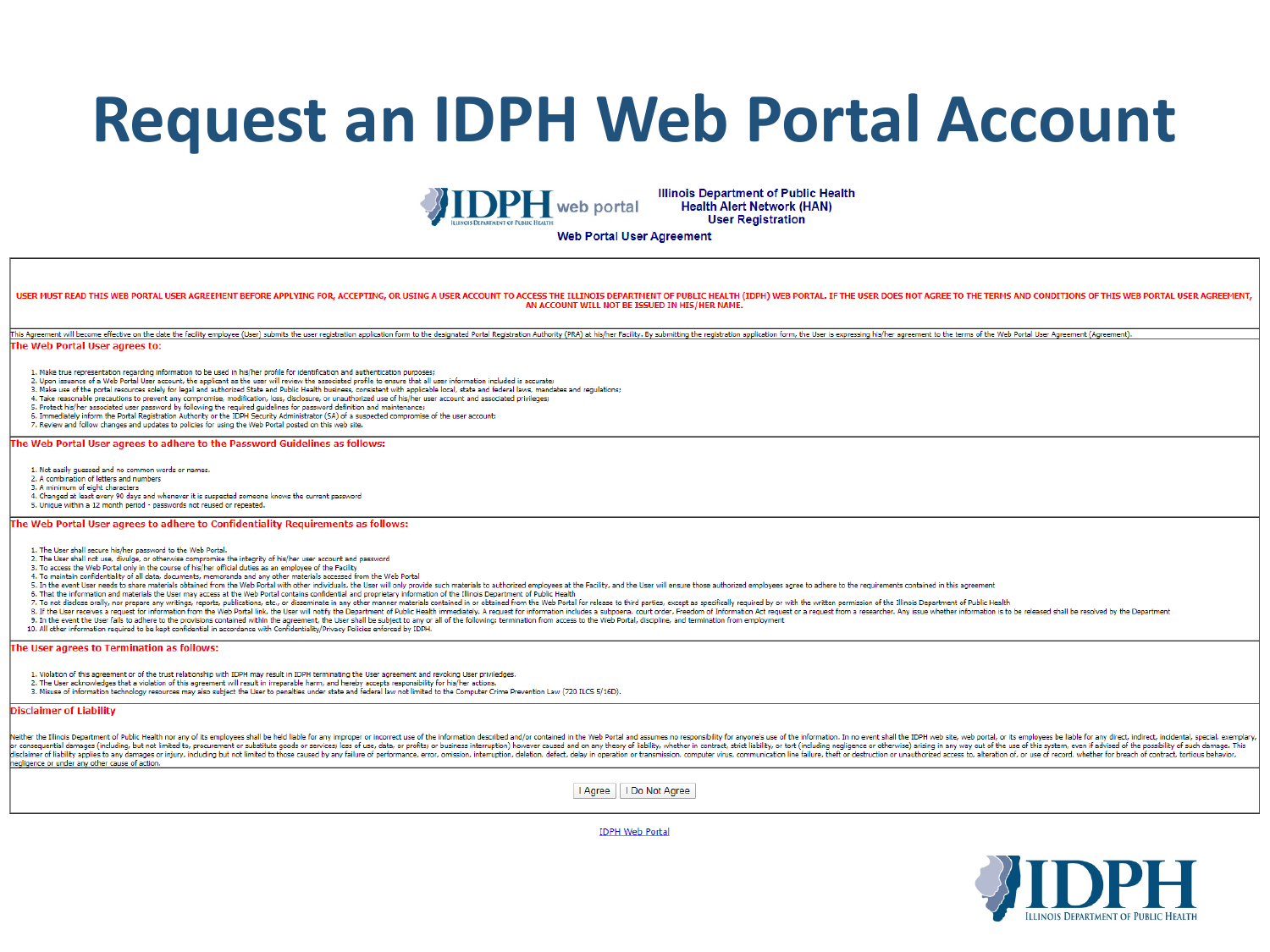|                                | DPH Web Porta<br><b>Illinois Department of Public Health</b><br><b>Health Alert Network (HAN)</b><br><b>User Registration</b>                                                                                                                                                                                                                                       |
|--------------------------------|---------------------------------------------------------------------------------------------------------------------------------------------------------------------------------------------------------------------------------------------------------------------------------------------------------------------------------------------------------------------|
|                                | Applications, Alerting & Resources<br>This form should be used only to register to create a new username for the IDPH Web Portal. If you already have a username, please exit and<br>have your facility PRA send an email to DPH Security requesting the additional application access needed. Please enter the following information.<br>denotes a required field. |
|                                | A username will be created automatically upon submission of your registration request and a copy of the request will be sent to you via email.                                                                                                                                                                                                                      |
| First name:                    |                                                                                                                                                                                                                                                                                                                                                                     |
| Last name:                     |                                                                                                                                                                                                                                                                                                                                                                     |
| Password:                      | Password must be a mix of letters and numbers, with a minimum of one capital letter and eight characters in length.                                                                                                                                                                                                                                                 |
| Confirm password:              |                                                                                                                                                                                                                                                                                                                                                                     |
| Title:                         |                                                                                                                                                                                                                                                                                                                                                                     |
| Organization:                  |                                                                                                                                                                                                                                                                                                                                                                     |
|                                |                                                                                                                                                                                                                                                                                                                                                                     |
| Department:                    |                                                                                                                                                                                                                                                                                                                                                                     |
| Work address: *                |                                                                                                                                                                                                                                                                                                                                                                     |
|                                |                                                                                                                                                                                                                                                                                                                                                                     |
| City:                          |                                                                                                                                                                                                                                                                                                                                                                     |
| State:                         |                                                                                                                                                                                                                                                                                                                                                                     |
| ZIP code:<br>F-mail:           |                                                                                                                                                                                                                                                                                                                                                                     |
| Confirm E-mail: *              |                                                                                                                                                                                                                                                                                                                                                                     |
|                                |                                                                                                                                                                                                                                                                                                                                                                     |
| Work phone #:<br>Cell phone #: |                                                                                                                                                                                                                                                                                                                                                                     |
| Pager #:                       |                                                                                                                                                                                                                                                                                                                                                                     |
| $FAX \#$ :                     |                                                                                                                                                                                                                                                                                                                                                                     |
| Supervisor's name:             |                                                                                                                                                                                                                                                                                                                                                                     |
|                                | Please check the appropriate box(es) below to request access to restricted applications.                                                                                                                                                                                                                                                                            |
|                                | Beach Monitoring System                                                                                                                                                                                                                                                                                                                                             |
|                                | Blood Lead Billing System (MoveIT)<br>Cancer Registry System                                                                                                                                                                                                                                                                                                        |
|                                | EMS Licensing System                                                                                                                                                                                                                                                                                                                                                |
|                                | Environmental Health Licensing System                                                                                                                                                                                                                                                                                                                               |
|                                | Food Service Sanitation Manager Certification                                                                                                                                                                                                                                                                                                                       |
|                                | Genetic Counseling System                                                                                                                                                                                                                                                                                                                                           |
|                                | HAN Alert Notification Recipient<br>HAN Alert Notification System Author                                                                                                                                                                                                                                                                                            |
|                                | Health Care Worker Background Check System                                                                                                                                                                                                                                                                                                                          |
|                                | Healthy Homes and Lead Poisoning Surveillance System                                                                                                                                                                                                                                                                                                                |
|                                | Hospital Bypass/State Disaster Reporting System                                                                                                                                                                                                                                                                                                                     |
|                                | I-CARE/Immunization Registry (click here to select the KeyMaster's e-mail:                                                                                                                                                                                                                                                                                          |
|                                | <b>ED</b> I-CARE/SFTP (MoveIT) HL7 File Transfer<br>I-CARE/HTTPS (Web Services) HL7 File Transfer                                                                                                                                                                                                                                                                   |
|                                | Applicants check here to<br>INEDSS (Disease Surveillance) System/XDRO registry (extensively drug resistant organism)                                                                                                                                                                                                                                                |
|                                | <b>UHPG Performance Indicators</b>                                                                                                                                                                                                                                                                                                                                  |
|                                | MoveIt File Transfer                                                                                                                                                                                                                                                                                                                                                |
|                                | request I-NEDSS/XDRO access<br>Newborn Screening eReports (enter IDPR or Professional License #:                                                                                                                                                                                                                                                                    |
|                                | Perinatal HIV Reporting System<br>Portal Community (please specify the name in the Purpose for registration field above)                                                                                                                                                                                                                                            |
|                                | Refugee Health Assessment Program in Illinois (ReHAPI)                                                                                                                                                                                                                                                                                                              |
|                                | Smoke-Free Illinois Enforcement System                                                                                                                                                                                                                                                                                                                              |
|                                | Trauma/HSVI Registry System                                                                                                                                                                                                                                                                                                                                         |
|                                | West Nile Virus System                                                                                                                                                                                                                                                                                                                                              |
|                                | PRA indicated here<br>Other (please specify in the Purpose for registration field above)<br>PRA E-mail: * select from the Portal Registration Authority list:                                                                                                                                                                                                       |
|                                | Submit   Cancel                                                                                                                                                                                                                                                                                                                                                     |
|                                |                                                                                                                                                                                                                                                                                                                                                                     |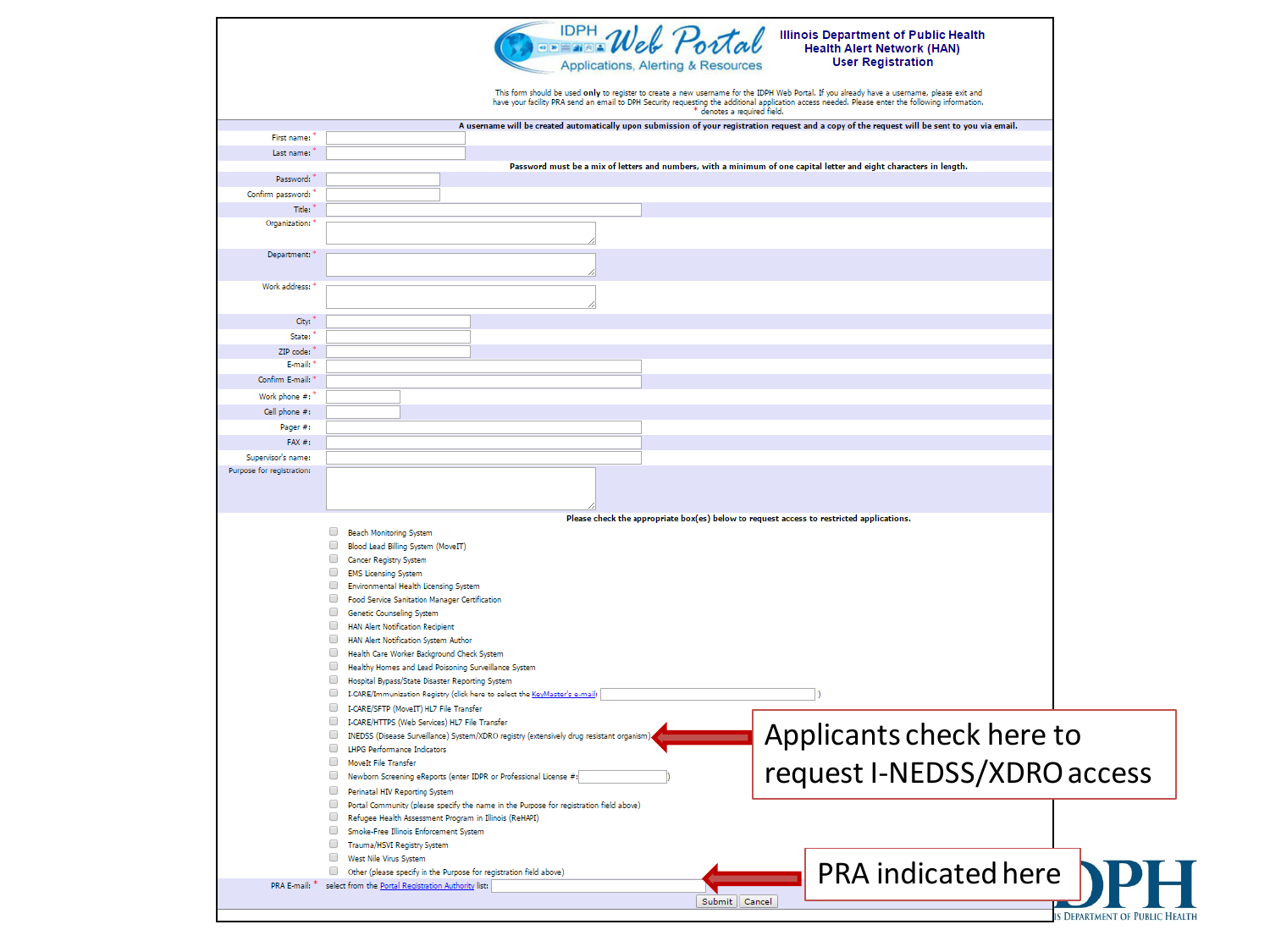| Password:       |                                                    |                                                                                                                                                                               |                                    |
|-----------------|----------------------------------------------------|-------------------------------------------------------------------------------------------------------------------------------------------------------------------------------|------------------------------------|
| m password:     |                                                    |                                                                                                                                                                               |                                    |
| Title:          |                                                    |                                                                                                                                                                               |                                    |
| Drganization: * |                                                    | $\Box$<br>$\times$<br>om PRA List - Google Chrome                                                                                                                             |                                    |
|                 |                                                    | wpur.dph.illinois.gov/WPUR/selectPRA                                                                                                                                          |                                    |
| Department: *   |                                                    |                                                                                                                                                                               |                                    |
|                 |                                                    | <b>Portal Registration Authority List</b>                                                                                                                                     |                                    |
| /ork address: * |                                                    | Search<br>Enter a keyword to search for your organization:                                                                                                                    |                                    |
|                 |                                                    | Note: if no keyword is entered, a large list of organizations will be retrieved which may                                                                                     |                                    |
| City:           |                                                    | take several minutes. If you can't find your organization, you can search idph and                                                                                            |                                    |
| State:          |                                                    | then select IDPH / DPH SECURITY. IDPH/DPH Security is not a Portal Registration<br>Authority (PRA). DPH Security will work with you to establish a PRA for your organization. |                                    |
| ZIP code:       |                                                    |                                                                                                                                                                               |                                    |
| E-mail: *       |                                                    | Close                                                                                                                                                                         |                                    |
| nfirm E-mail: * |                                                    |                                                                                                                                                                               |                                    |
| ork phone #:    |                                                    |                                                                                                                                                                               |                                    |
| Cell phone #:   |                                                    |                                                                                                                                                                               |                                    |
| Pager #:        |                                                    |                                                                                                                                                                               |                                    |
| FAX#            |                                                    |                                                                                                                                                                               |                                    |
| visor's name:   |                                                    |                                                                                                                                                                               |                                    |
| registration:   |                                                    |                                                                                                                                                                               |                                    |
|                 |                                                    |                                                                                                                                                                               |                                    |
|                 |                                                    |                                                                                                                                                                               |                                    |
|                 |                                                    |                                                                                                                                                                               | ricted applications.               |
|                 | Beach Monitoring S<br><b>Blood Lead Billing \$</b> |                                                                                                                                                                               |                                    |
|                 | Cancer Registry Sy:                                |                                                                                                                                                                               |                                    |
|                 | <b>EMS Licensing Syst</b>                          |                                                                                                                                                                               |                                    |
|                 | <b>Environmental Hea</b>                           |                                                                                                                                                                               |                                    |
|                 | <b>Genetic Counseling</b>                          |                                                                                                                                                                               |                                    |
|                 | Health Care Worke                                  |                                                                                                                                                                               | nail to dph.hcwr.pra@illinois.gov) |
|                 | <b>Healthy Homes and</b><br>I-CARE/Immunizati      |                                                                                                                                                                               |                                    |
|                 | <b>INEDSS</b> (Disease S                           |                                                                                                                                                                               |                                    |
|                 | <b>LHPG Performance</b>                            |                                                                                                                                                                               |                                    |
|                 | MoveIt File Transfer                               |                                                                                                                                                                               |                                    |
|                 |                                                    | Newborn Screening eReports (enter IDPR or Professional License #:                                                                                                             | <b>ALTH</b>                        |
|                 |                                                    |                                                                                                                                                                               |                                    |

, seems a meet ee e mat er remare ene menne ergy soor e monument er ene expressionent ene ergne ener enere mitengent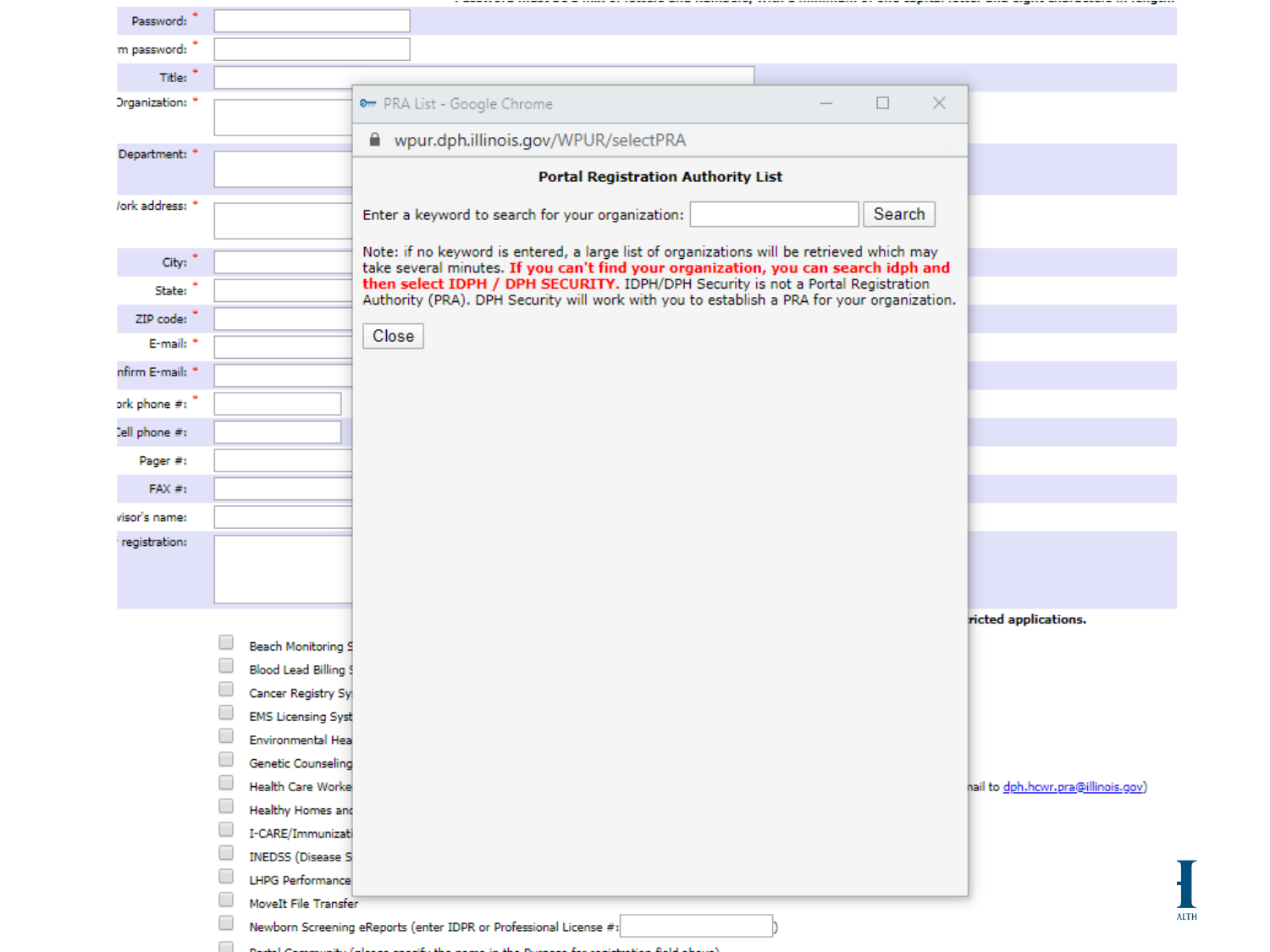|               |        | Please check the appropriate box(es) below to request access to restricted applicat      |
|---------------|--------|------------------------------------------------------------------------------------------|
|               |        | Beach Monitoring System                                                                  |
|               |        | Blood Lead Billing System (MoveIT)                                                       |
|               |        | Cancer Registry System                                                                   |
|               |        | <b>EMS Licensing System</b>                                                              |
|               |        | Environmental Health Licensing System                                                    |
|               |        | Food Service Sanitation Manager Certification                                            |
|               |        | Genetic Counseling System                                                                |
|               |        | <b>HAN Alert Notification Recipient</b>                                                  |
|               |        | HAN Alert Notification System Author                                                     |
|               |        | Health Care Worker Background Check System                                               |
|               | $\Box$ | Healthy Homes and Lead Poisoning Surveillance System                                     |
|               |        | Hospital Bypass/State Disaster Reporting System                                          |
|               |        | I-CARE/Immunization Registry (click here to select the KeyMaster's e-mail:               |
|               |        | I-CARE/SFTP (MoveIT) HL7 File Transfer                                                   |
|               |        | I-CARE/HTTPS (Web Services) HL7 File Transfer                                            |
|               |        | INEDSS (Disease Surveillance) System/XDRO registry (extensively drug resistant organism) |
|               |        | <b>LHPG Performance Indicators</b>                                                       |
|               |        | MoveIt File Transfer                                                                     |
|               |        | Newborn Screening eReports (enter IDPR or Professional License #:                        |
|               |        | Perinatal HIV Reporting System                                                           |
|               |        | Portal Community (please specify the name in the Purpose for registration field above)   |
|               |        | Refugee Health Assessment Program in Illinois (ReHAPI)                                   |
|               |        | Smoke-Free Illinois Enforcement System                                                   |
|               |        | Trauma/HSVI Registry System                                                              |
|               |        | West Nile Virus System                                                                   |
|               |        | Other (please specify in the Purpose for registration field above)                       |
| PRA E-mail: * |        | select from the Portal Registration Authority list:                                      |
|               |        | Submit<br>Cancel                                                                         |
|               |        |                                                                                          |

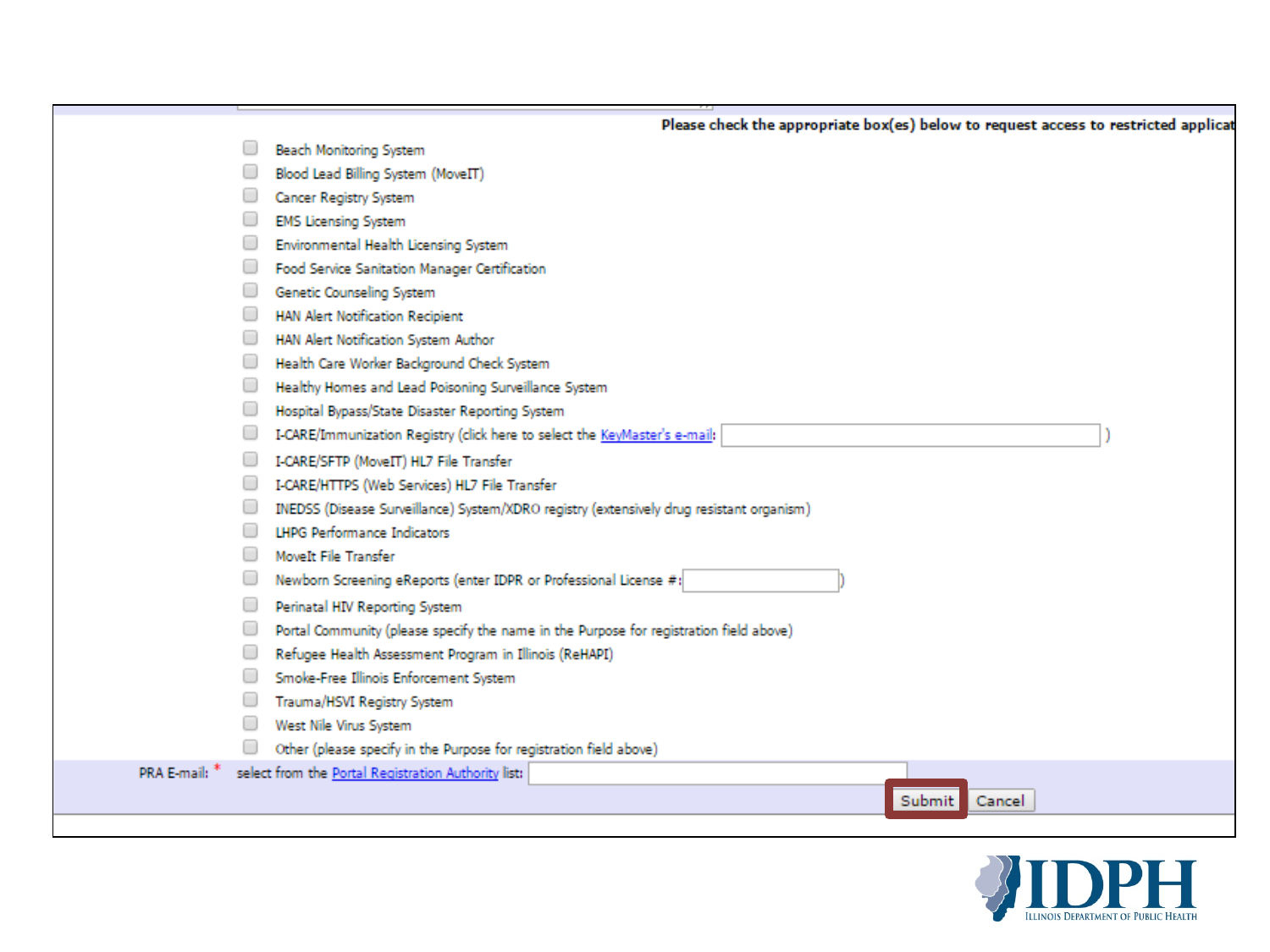# **After Submitting an Application**

- IDPH Security will process the application, set up user name, assign facility site code, etc. for the IDPH web portal.
- Once approved, please wait until the Friday after your approval to be allowed to log on to the XDRO Registry
- After that point, you will be able to log into the XDRO Registry through the IDPH Web portal

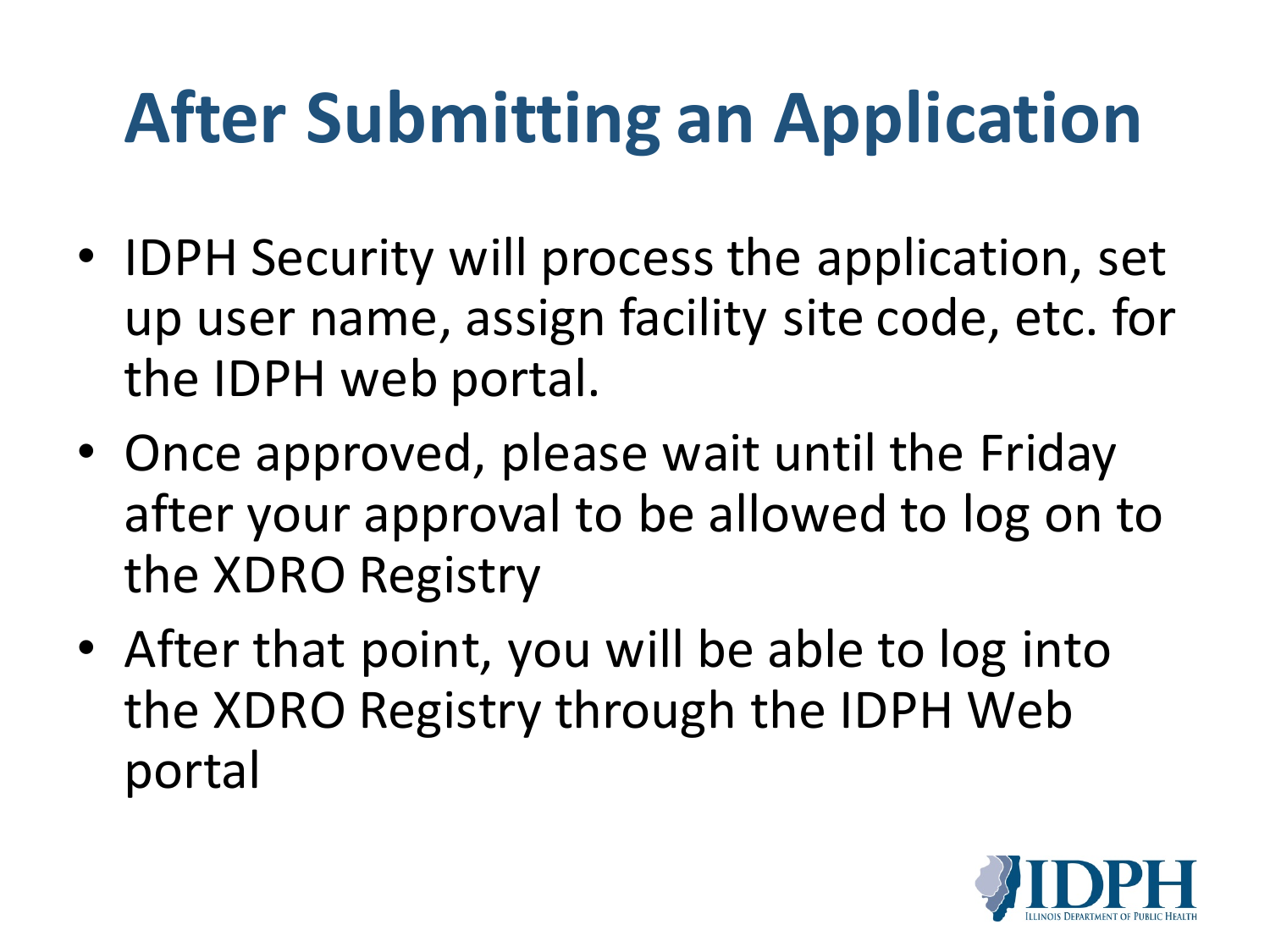# **Logging in to XDRO registry**

**Log in to the XDRO registry at:<http://portalhome.dph.illinois.gov/>**

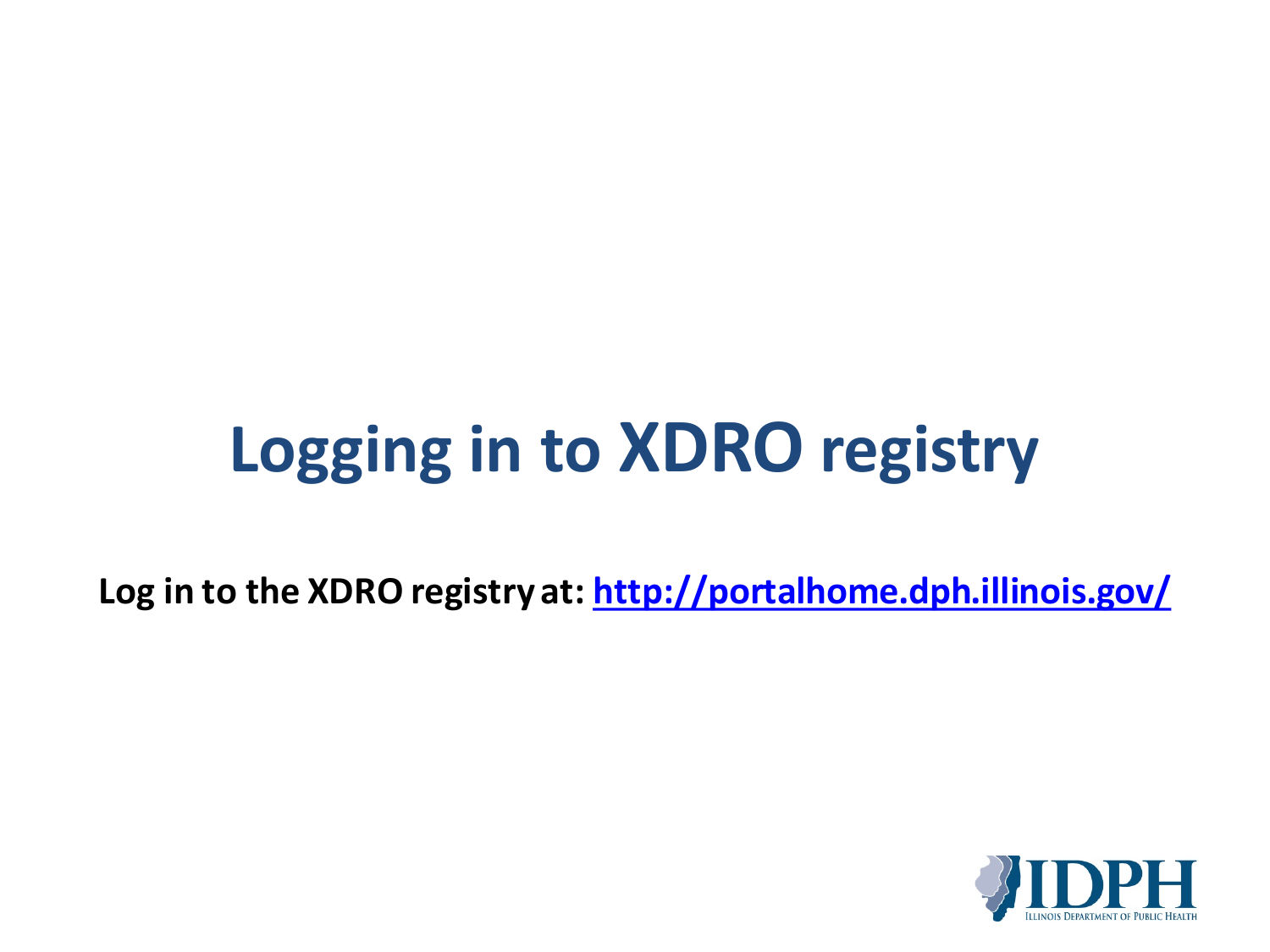## Log in to XDRO registry

## Log in to the XDRO registry at: http://portalhome.dph.illinois.gov/



**Illinois Department of Public Health Health Alert Network Web Portal** 

## **Welcome to the IDPH Web Portal**

### From here, you can:

- . Find all your public health related information at one secure site.
- . Join online communities to share files, discussions, calendars and more.
- Access Web-based applications.

Requirements: To access the IDPH Web Portal, users must be running Internet Explorer 9.0 or higher. Some portal applications may not function properly with other browsers such as Mozilla Firefox

Current Users: click here to access the portal: DPH Portal Login

### **PASSWORDS:**

If you want to reset your password without calling the IDPH Helpdesk or the State of Illinois DoIT Customer Service Center, please take a few moments to register by going to:

### https://imreg.illinois.gov

. In order to utilize this solution, you must have an email address that is individual to you only, no shareable email addresses are allowable.

To RESET your Password (Must be registered):

https://imreset.illinois.gov to reset your password

• You must enter username as idph\username

### I need to...

### Register for a Portal Account

For Technical Support issues (anything except Password Resets), please contact the DoIT Customer Service Center (CSC) at the appropriate number listed below.

- Springfield: 217-524-DOIT (217-524-3648)
- Chicago: 312-814-DOIT (312-814-3648)

### Technical Support Week Days (8A-5P, Monday-Friday)

Contact the IDPH Helpdesk at 866-220-5247 or via email at DPH.Helpdesk@illinois.gov for Portal access and web-based application support. Please include your name, phone number, and specific application name, detail of the issue and error messages, if any, in your description of the problem within the email message to ensure efficient resolution.

All other Times, contact the Customer Service Center at the appropriate Springfield or Chicago number listed above or send an email to DoIT.Helpdesk@Illinois.gov.

- . No password resets will be conducted over the telephone by DoIT CSC staff.
- . Please include your name, phone number, and specific application name, detail of the issue and error messages, if any, in your description of the problem within the email message to ensure efficient resolution.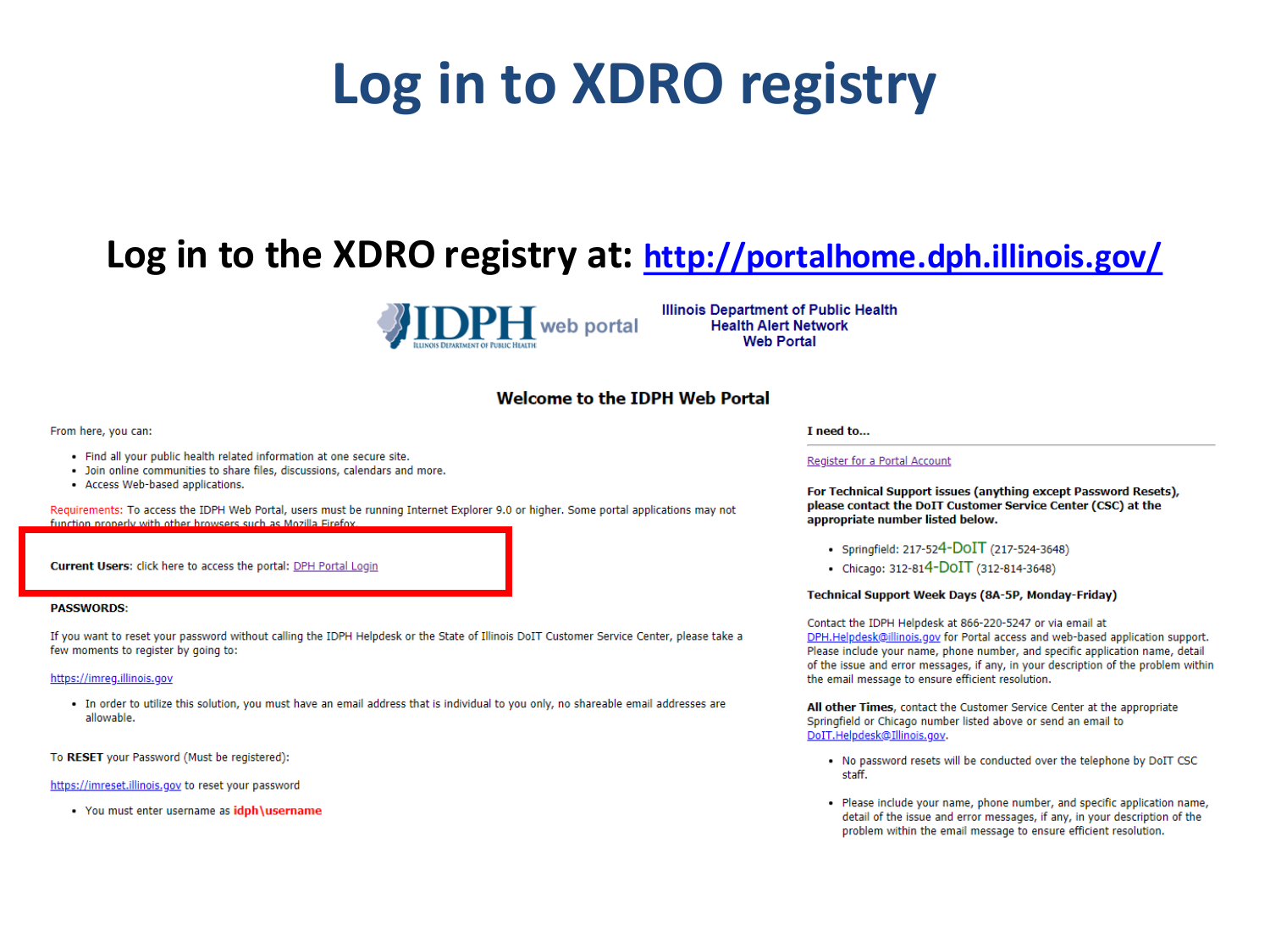## **ILLONOIS.gov**

\*\*Warning! Unauthorized access is prohibited\*\* Further access is limited to authorized users only. By accessing or using this system you are consenting to monitoring and recording, which may be disclosed for administrative, disciplinary, civil, or criminal actions, penalties, or prosecution. Users should have no expectation of privacy when accessing or using this system or any of its components.

## Click here to continue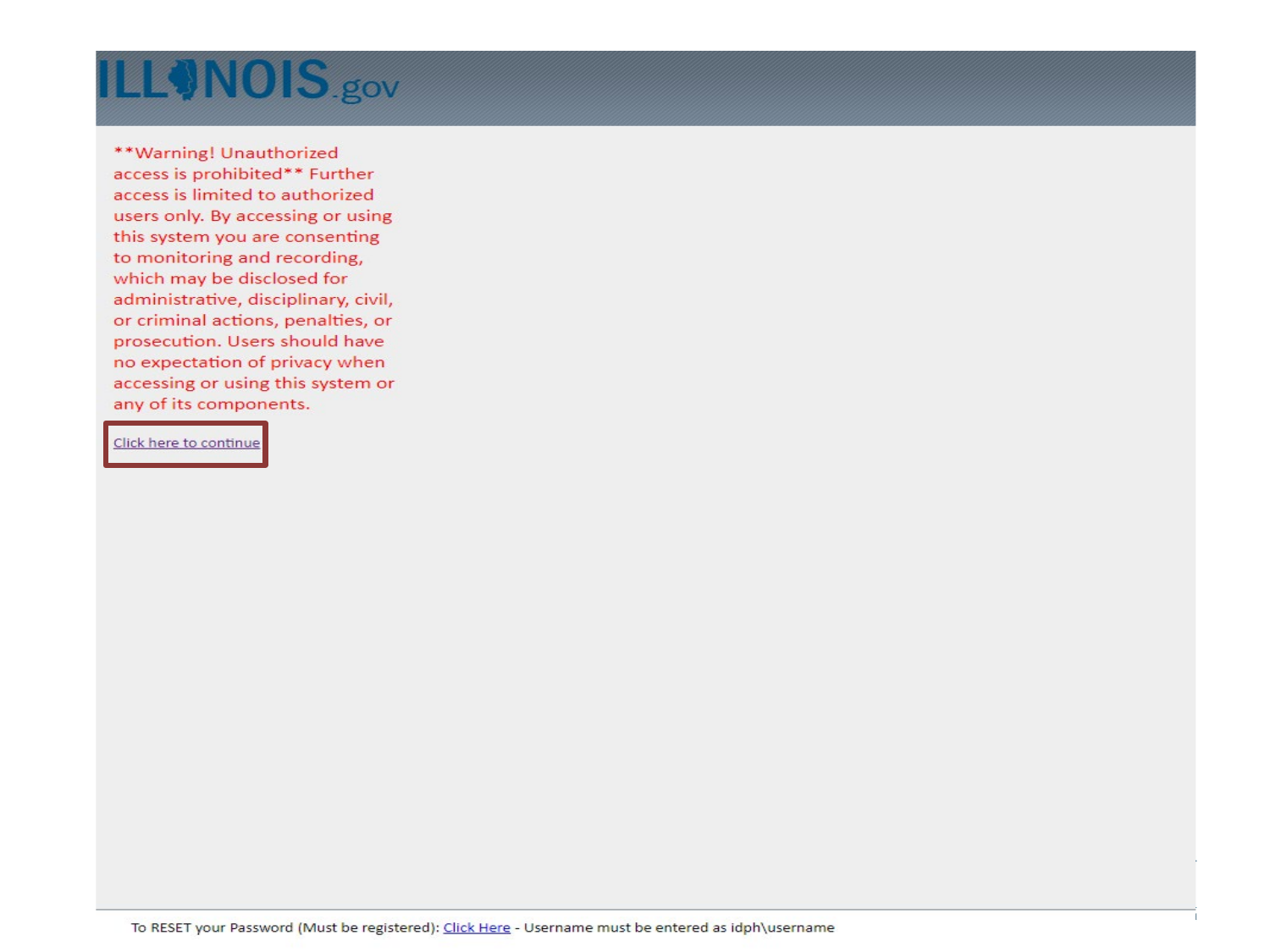## ILLONOIS.gov

State of Illinois - Secure Logon

## Username

(Do not prefix your username with idph\.)

username

Password

.........

Domain

idph.il ۷.

Logon

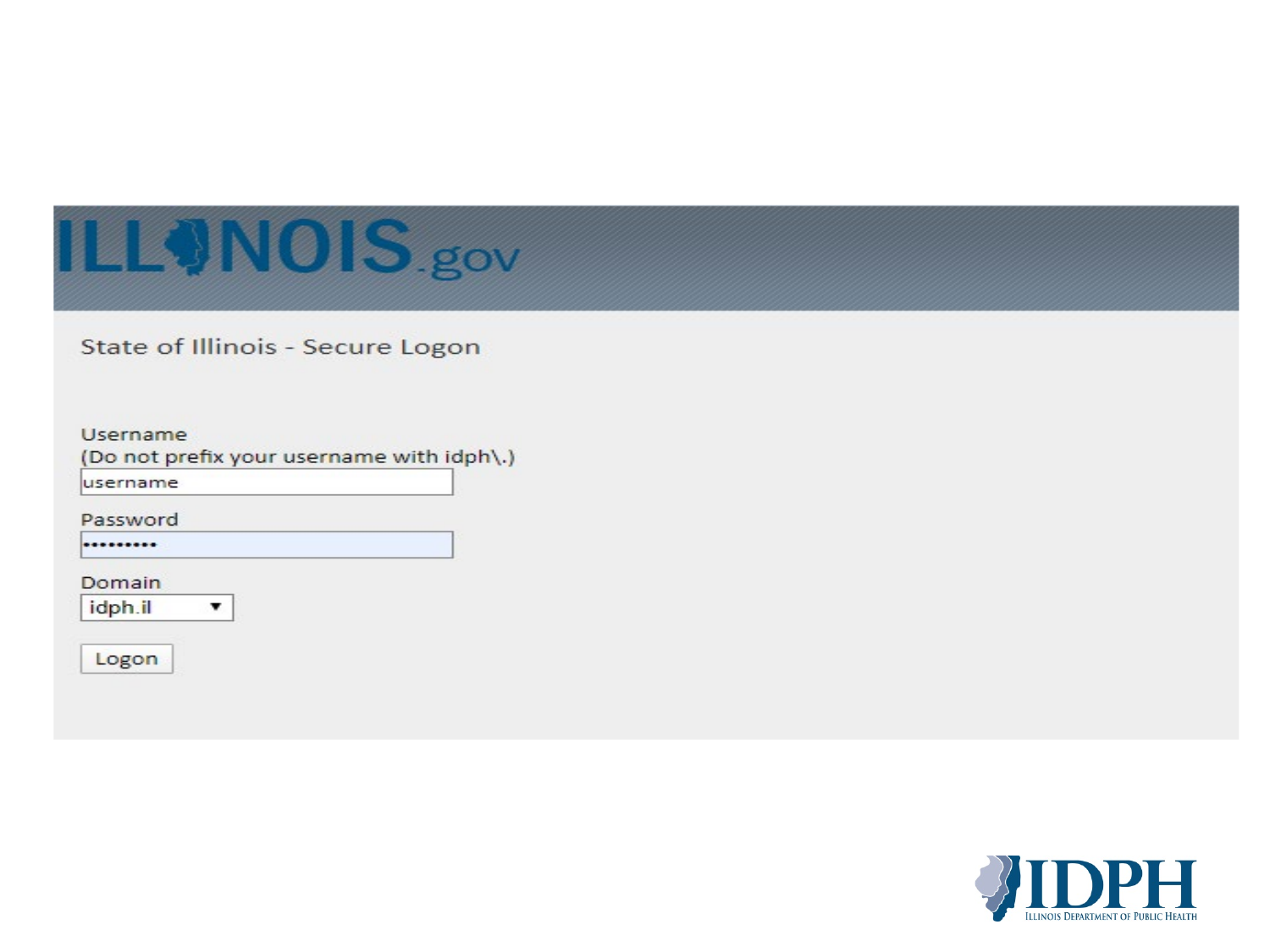## **Select "Production Apps"**



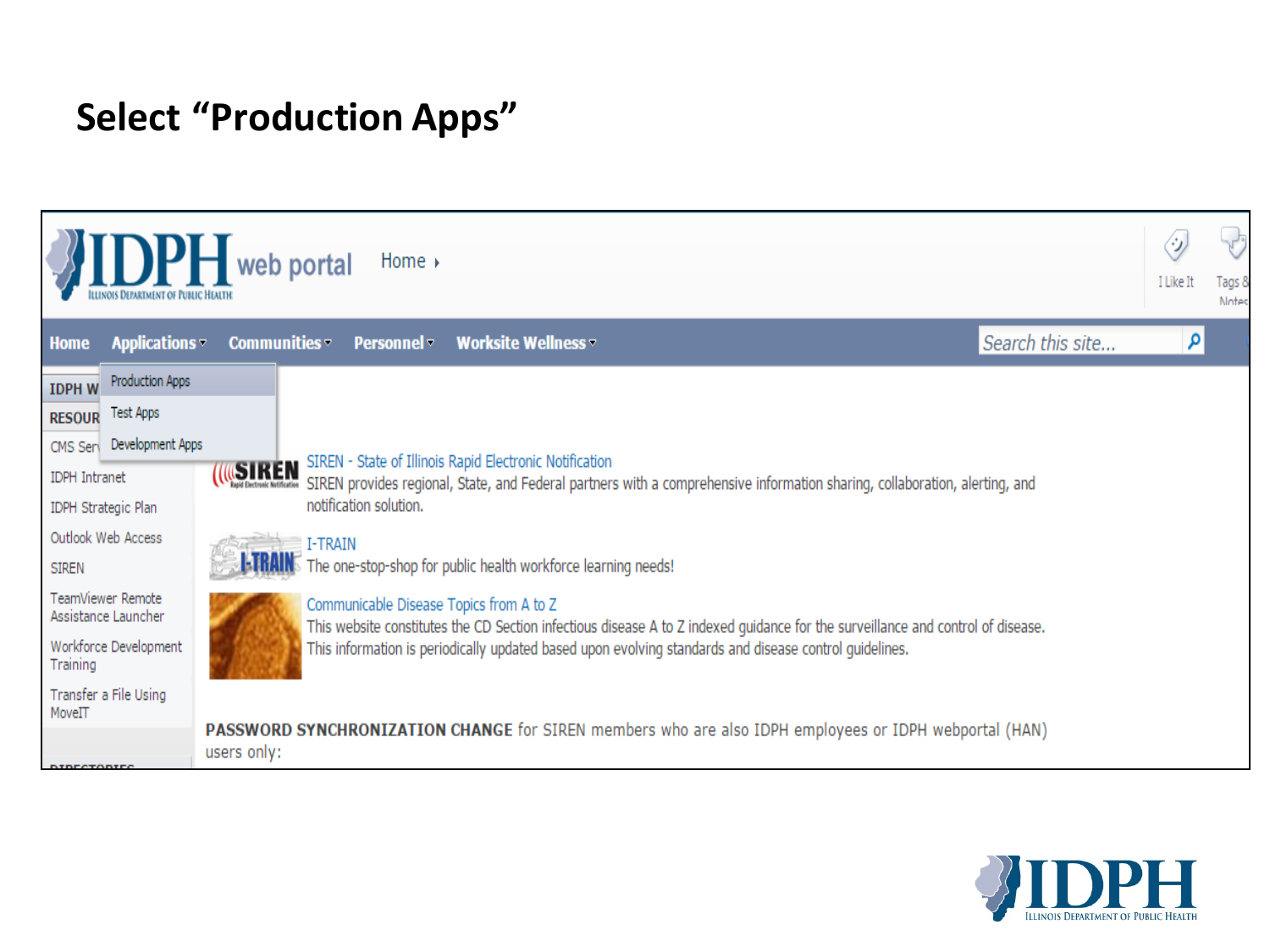## Select "XDRO registry" icon

| <b>IDPH</b> web portal<br>Home $\rightarrow$ |                                                                         |  |  |  |  |
|----------------------------------------------|-------------------------------------------------------------------------|--|--|--|--|
| <b>Applications</b><br><b>Home</b>           | Communities<br>Worksite Wellness <sup>v</sup><br>Personnel <sup>-</sup> |  |  |  |  |
| <b>IDPH WEB PORTAL</b>                       |                                                                         |  |  |  |  |
| <b>RESOURCES</b>                             | <b>Application Announcements</b>                                        |  |  |  |  |
| CMS Service Desk<br><b>IDPH Intranet</b>     | Production Applications                                                 |  |  |  |  |
| IDPH Strategic Plan<br>Outlook Web Access    | Business Objects 3.1 - (NEW VERSION)<br>s Objects                       |  |  |  |  |
| eTime                                        |                                                                         |  |  |  |  |
| <b>SIREN</b>                                 | Business Objects 3.1 - (NEW VERSION) -                                  |  |  |  |  |
| TeamViewer Remote<br>Assistance Launcher     | <b>Objects</b><br><b>Internal Only</b>                                  |  |  |  |  |
| Workforce Development<br>Training            | <b>I-NEDSS</b>                                                          |  |  |  |  |
| Transfer a File Using<br>MoveIT              |                                                                         |  |  |  |  |
|                                              |                                                                         |  |  |  |  |
| <b>DIRECTORIES</b>                           | <b>ORS</b>                                                              |  |  |  |  |
| E-Directory Search                           |                                                                         |  |  |  |  |
| Local Health<br>Departments                  | XDRO registry (extensively drug resistant                               |  |  |  |  |
| <b>IDPH Acronyms</b>                         | organism)                                                               |  |  |  |  |
| Portal Registration<br>Authorities           |                                                                         |  |  |  |  |

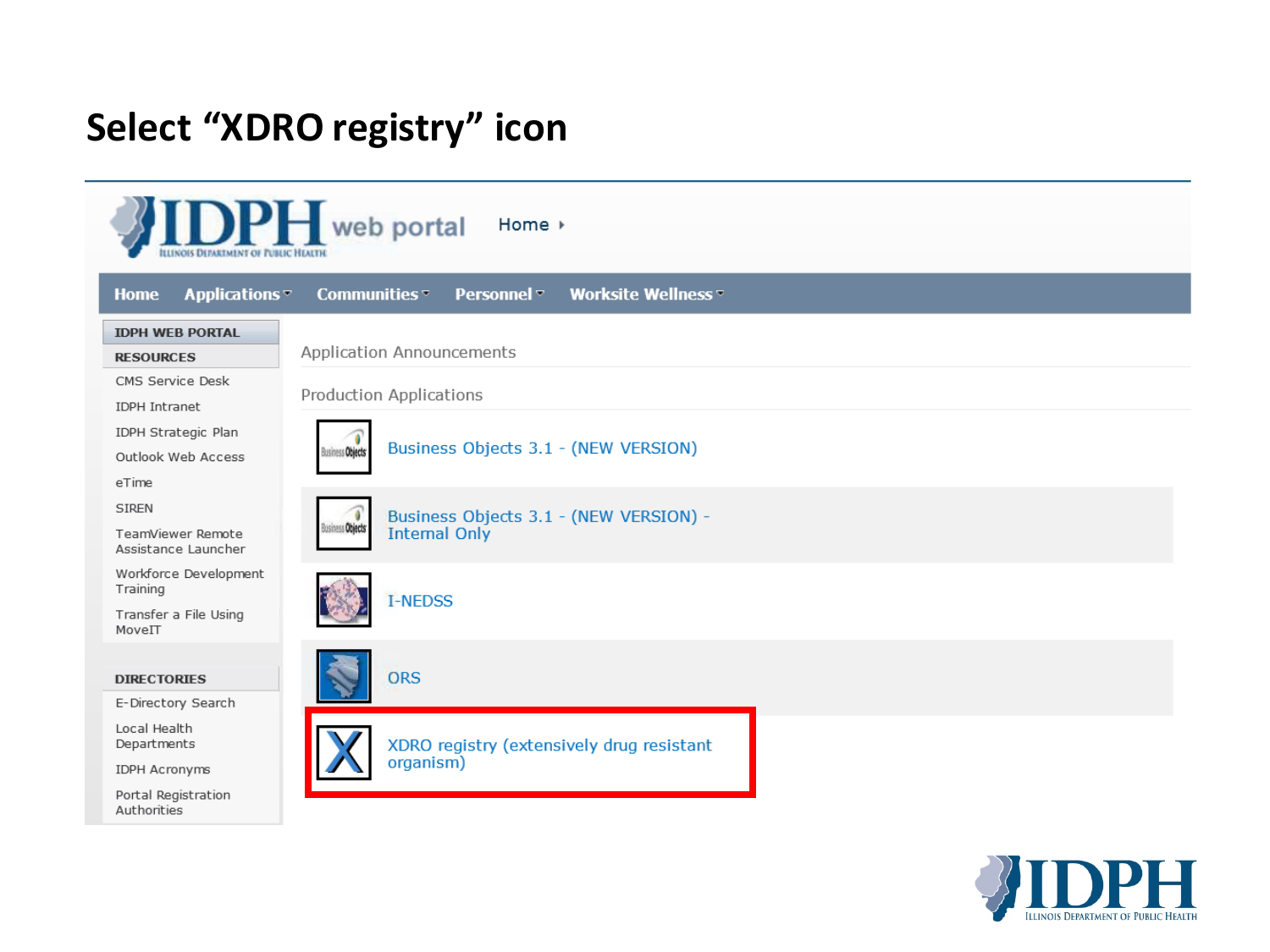## Welcome to the Illinois Extensively Drug-Resistant Organisms (XDRO) Registry

Use of the registry is restricted to authorized users. Access to the system is limited to those expressly authorized by a current written agreement with the XDRO registry security management. Any misuse of the system for anything other than its intended use and in accordance with the IDPH Web Portal User Agreement will be prosecuted to the fullest extent of applicable Illinois and/or federal laws.



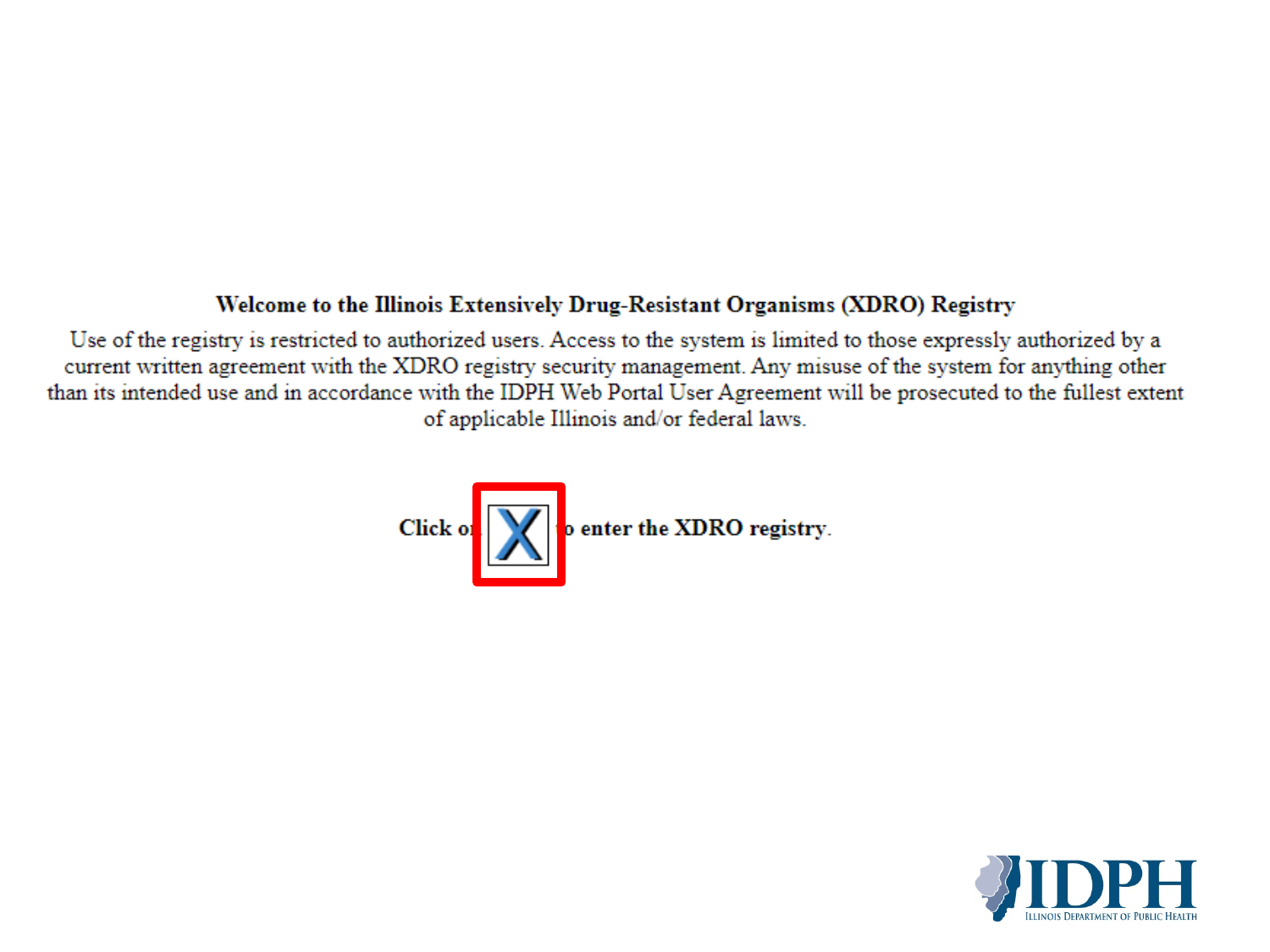## **Registry Home Page**